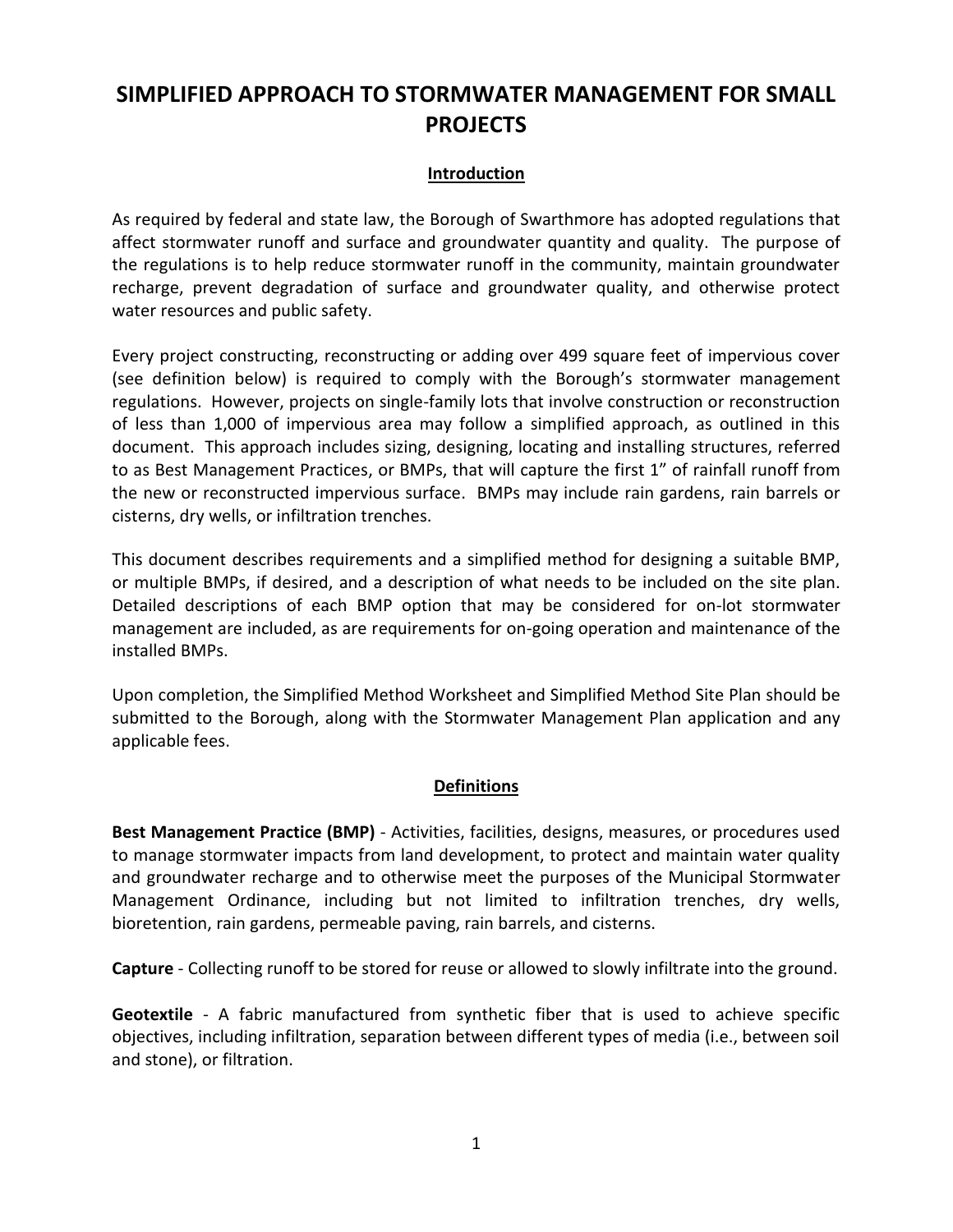**Hotspot** - Areas where land use or activities generate highly contaminated runoff, with concentrations of pollutants that are higher than those that are typically found in stormwater (e.g., vehicle salvage yards and recycling facilities, vehicle fueling stations, fleet storage areas, vehicle equipment and cleaning facilities, and vehicle service and maintenance facilities).

**Impervious Surface** - A surface that prevents the infiltration of water into the ground. Impervious surfaces include, but are not limited to, streets, sidewalks, pavements, driveway areas or roofs. Any surface area designed to be gravel or crushed stone is considered an impervious surface. Swimming pools and other water features are regarded as impervious surfaces, whether they are above or below ground. Porous asphalt or concrete, grid/lattice systems, paving blocks and similar materials deemed to be less than 100% impervious may be given partial consideration as pervious surfaces if installed and maintained in accordance with Borough specifications and approved by the Borough Engineer.

**Infiltration** - Movement of surface water into the soil, where it is absorbed by plant roots, evaporated into the atmosphere, or percolated downward to recharge groundwater.

**Low Impact Development** - A land development and construction approach that uses various land planning, design practices, and technologies to simultaneously conserve and protect natural resource systems, and reduce infrastructure costs.

**Pervious Surface** - Any surface that is not impervious.

**Runoff** - Any part of precipitation that flows over the land surface.

**Stormwater** - Drainage runoff from the surface of the land resulting from precipitation or snow or ice melt.

**Void Ratio** - The ratio of the volume of void space to the volume of solid substance in any material.

### **Description of BMPs**

The following is a description of several types of BMPs that may be implemented in the simplified stormwater management plan. The requirements of each BMP as described below are taken from the PA BMP Manual, which can be found on the PA Department of Environmental Protection's website.

### **Rain Barrels/Cisterns**

Rain barrels are large containers that collect drainage from roof leaders and temporarily store water to be released to lawns, gardens, and other landscaped areas after the rainfall has ended. Rain barrels are typically between 50 and 200 gallons in size. The stored water can also be used as a non-potable water supply. Cisterns are larger than rain barrels, having volumes of 200 gallons or more, and can be placed on the surface or underground. Examples of rain barrels and cisterns, respectively, are shown below. Rain barrels and cisterns are manufactured in a variety of shapes and sizes. All of these facilities must make provisions for the following items: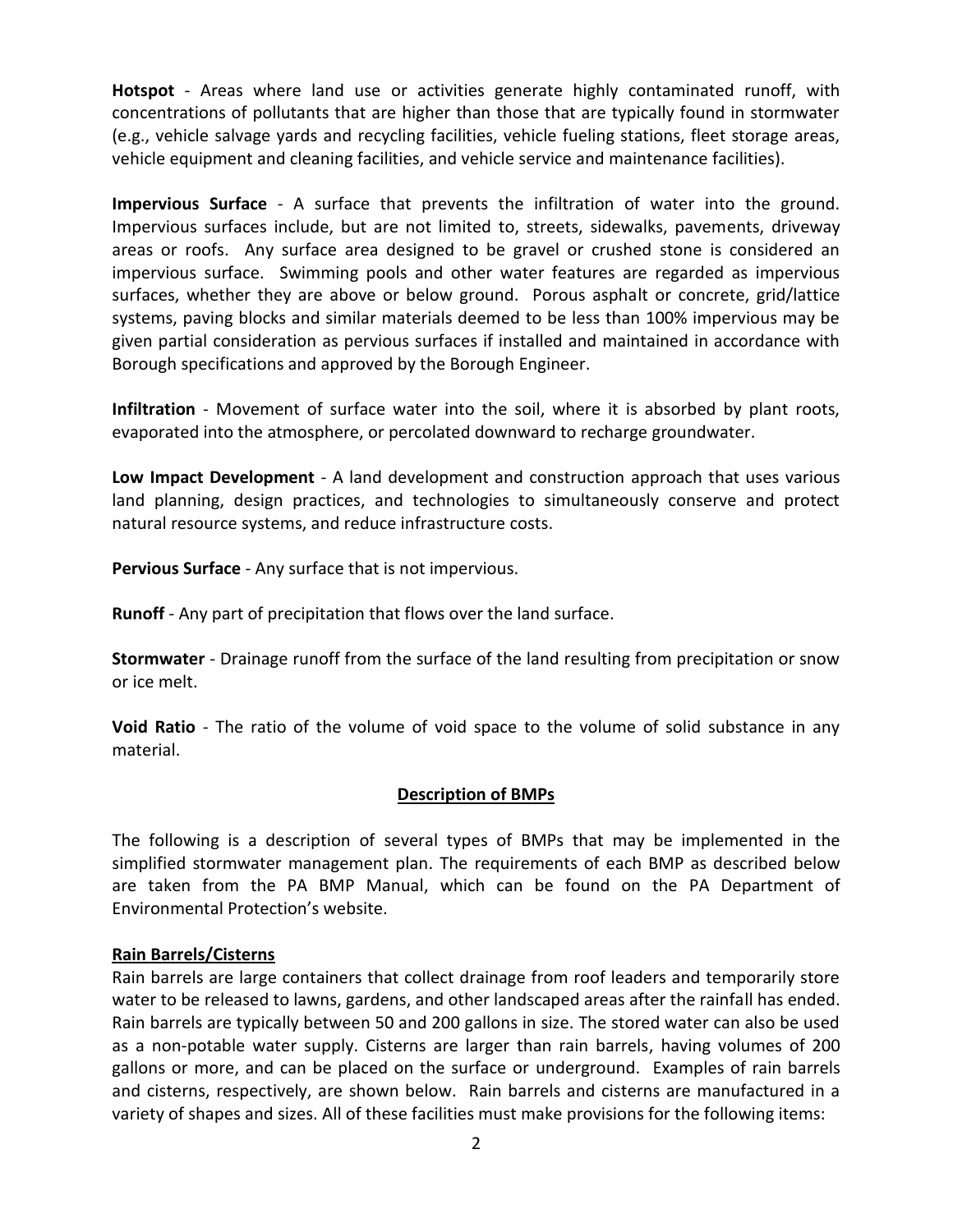- There must be a means to release the water stored between storm events in order for the necessary storage volume to be available for the next storm.
- Stormwater must be kept from entering other potable systems, and pipes and storage units must be clearly marked "Do Not Drink."
- An overflow outlet should be placed a few inches below the top with an overflow pipe to divert flow away from structures.
- Use screens to filter debris, and covers (lids) to prevent mosquitoes.
- Make sure cisterns are watertight and do not leak.
- Rain barrels are typically assumed to be 25% full to calculate volume since they are not always emptied before each storm.\*

#### **Rain Barrels**



Source (picture on left):<http://www.rfcity.org/Eng/Stormwater/YourProperty/YourProperty.htm> Source (picture on right): [:http://www.floridata.com/tracks/transplantedgardener/Rainbarrels.cfm](http://www.floridata.com/tracks/transplantedgardener/Rainbarrels.cfm)



**Cisterns**

Source (for both pictures): Pennsylvania Stormwater BMP Manual (2006)

### **Infiltration Trench**

An infiltration trench is a long, narrow, rock-filled trench with or without a perforated pipe that receives stormwater runoff and has no outlet. Runoff is stored in the void space between the stones and in the pipe and infiltrates through the bottom and into the underlying soil matrix. Infiltration trenches perform well for removal of fine sediment and associated pollutants. A typical infiltration trench configuration is shown below. Infiltration trenches should incorporate or make provisions for the following elements: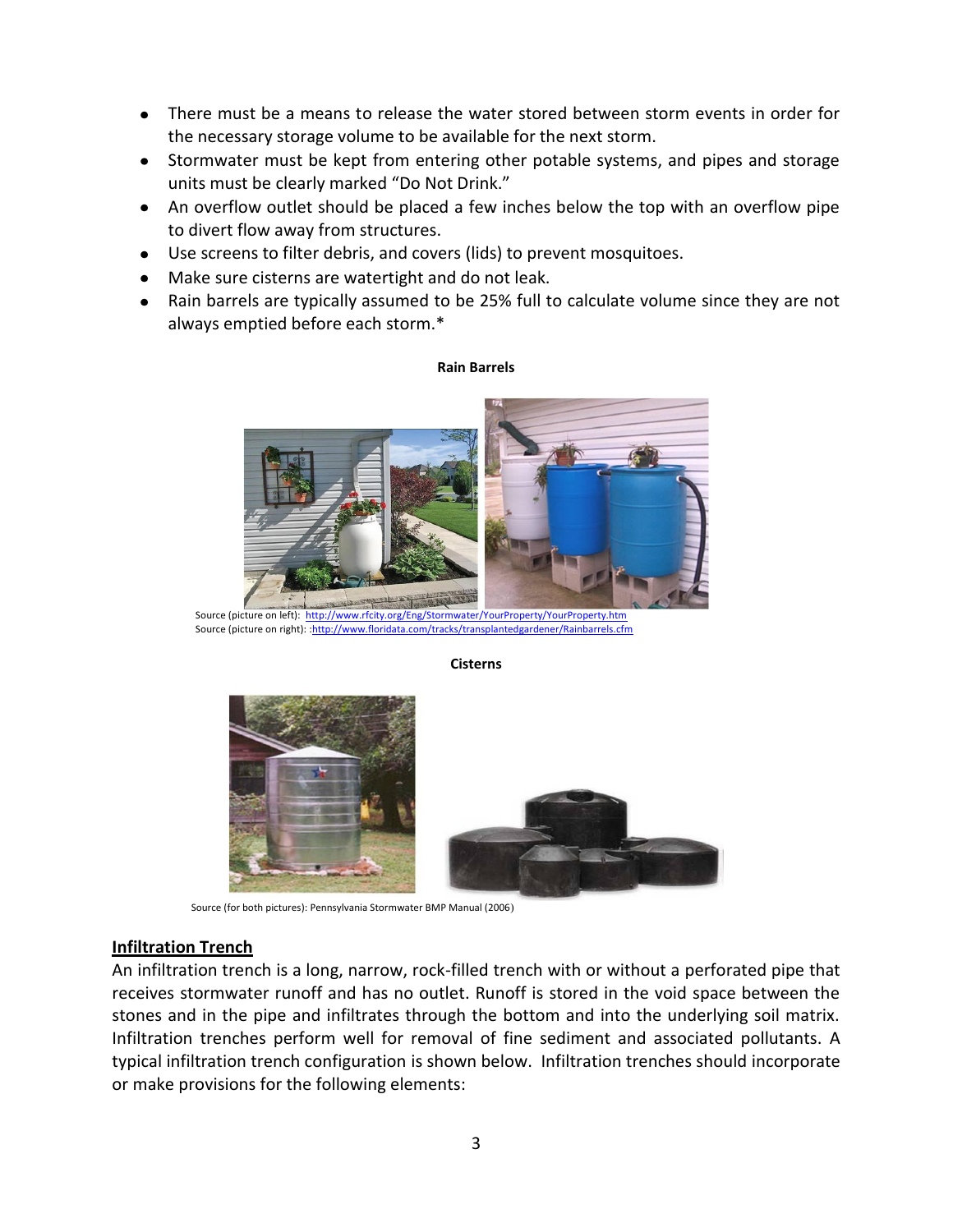- Perforated pipe is to be set level.
- The width should be between **3 and 8 feet** with a depth range from **2 to 5 feet**.
- Trench should be wrapped in nonwoven geotextile (see definition above) on the top, sides, and bottom.
- There should be a positive overflow that allows stormwater that cannot be stored or infiltrated to be discharged into a nearby vegetated area.
- Roof downspouts may be connected to infiltration trenches, but should contain a cleanout to collect sediment and debris before entering the infiltration area.
- Infiltration testing is recommended to ensure that the soil is capable of infiltrating stormwater. A description of how an infiltration test is performed is found in Appendix C of the PA BMP Manual.
- It is recommended that there be a 2-foot clearance above the regularly occurring seasonal high water table and a minimum depth to bedrock of 2 feet.
- The infiltration trench should be at least 50 feet from individual water supply wells, 100 feet from community or municipal water supply wells, and 50 feet from any septic system component. It should not be located near hotspots (see definition above).
- The infiltration trench should be located so that it presents no threat to sub-surface structures such as building foundations and basements.
- Infiltration areas should be protected from compaction.
- The ratio of the collected area to the footprint of the facility should be as small as  $\bullet$ possible with a ratio of less than 5:1 preferred.



#### **Typical Infiltration Trench**

### **Rain Garden/Bioretention Area**

A rain garden (bioretention area) is an excavated depression area on the surface of the land in which native vegetation is planted to filter and use stormwater runoff. Runoff ponds on top of the surface of the rain garden and then infiltrates into an enhanced soil below the surface where plants can use the water to grow. Bioretention also improves water quality, vegetation filters the water, and the root systems encourage or promote infiltration. A typical rain garden is shown below. Key elements of a rain garden include:

- Ponding depths of **1 foot** or less (recommended).
- Native vegetation that can tolerate dry and wet weather.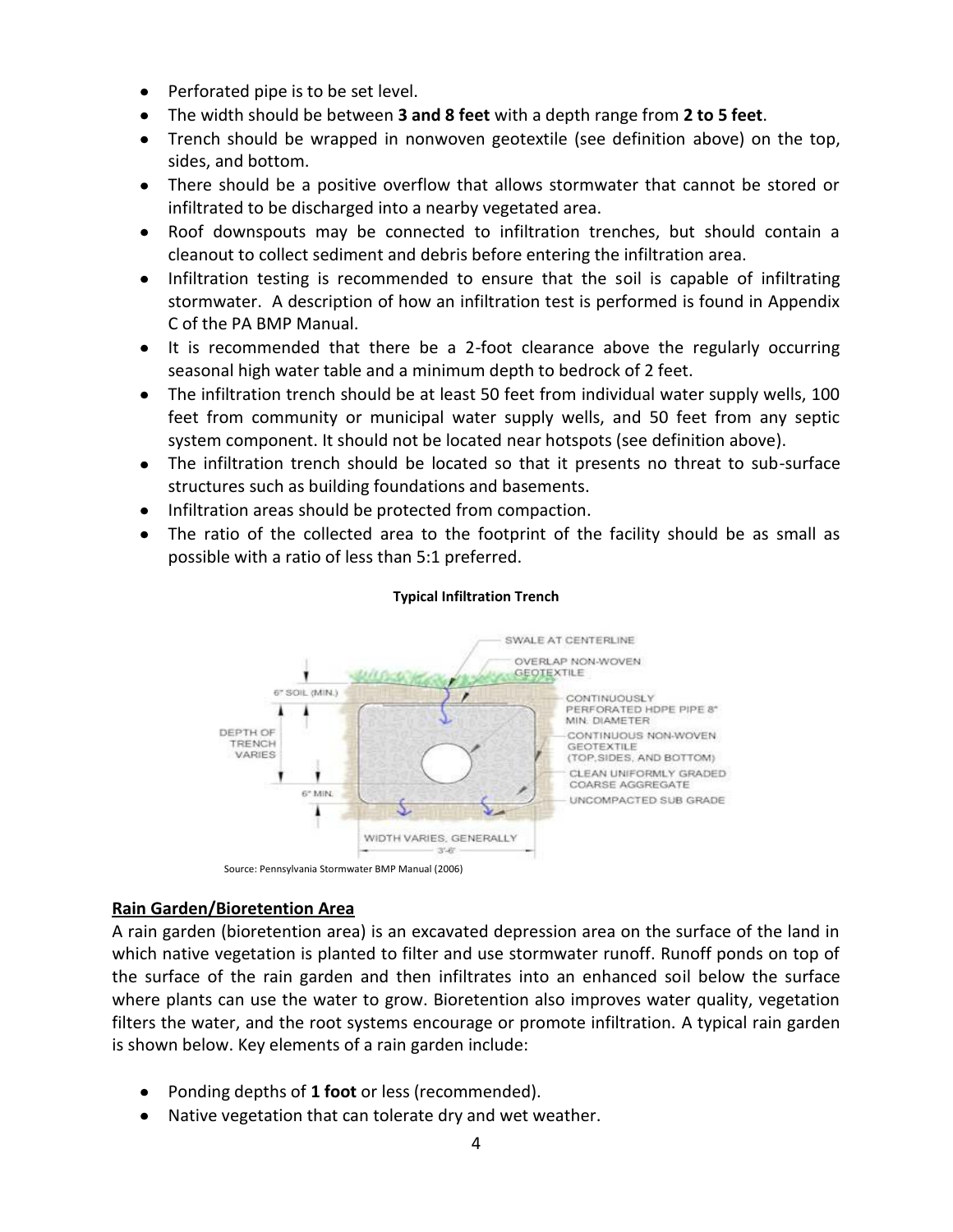- An overflow area where, if the bioretention area were to overflow, the water would flow over pervious area (i.e., grass, meadow), and would not cause harm to property, or;
- An overflow such as a domed riser to allow excess flow from large storms to travel to other substantial infiltration areas or pervious areas.
- Typical side slopes of 3:1 are recommended, with 2:1 being the maximum.
- The soil/planting mix depth should be between 2 feet and 6 feet deep.



**Typical Rain Garden/Bioretention Area**

Source: Pennsylvania Stormwater BMP Manual (2006)

## **Dry Wells**

A dry well, also referred to as a seepage pit, is a subsurface storage facility that temporarily stores and infiltrates runoff from the roofs of buildings or other impervious surfaces. A dry well can be either an excavated pit filled with stone fill (Dry Well #1) or a structural prefabricated chamber with no stone bed (Dry Well #2). Dry wells discharge the stored runoff via infiltration into the surrounding or underlying soils. A typical dry well configuration with stone fill and a typical prefabricated dry well are shown below. The following elements shall be incorporated into all dry well designs:

- Facilities should be located a minimum of ten (10) feet from the building foundation to avoid foundation seepage problems and are not recommended if their installation would create a risk for basement flooding.
- Construction of a dry well should be performed after surface soils in all other areas of the site are stabilized to avoid clogging.
- During construction, compaction of the subgrade soil in the bottom of the dry well should be avoided, and construction should be performed only with light machinery.
- Depth of a dry well should be between **1.5 feet and 4 feet**. Gravel fill should consist of stone of an average of one and one half to three (1.5 - 3.0) inches in diameter with the gravel fill wrapped in a nonwoven geotextile that separates the stone fill from the surrounding soil.
- At least 1 foot of soil needs to be placed over the top of the dry well.
- Dry wells should be inspected at least four (4) times annually as well as after large storm events.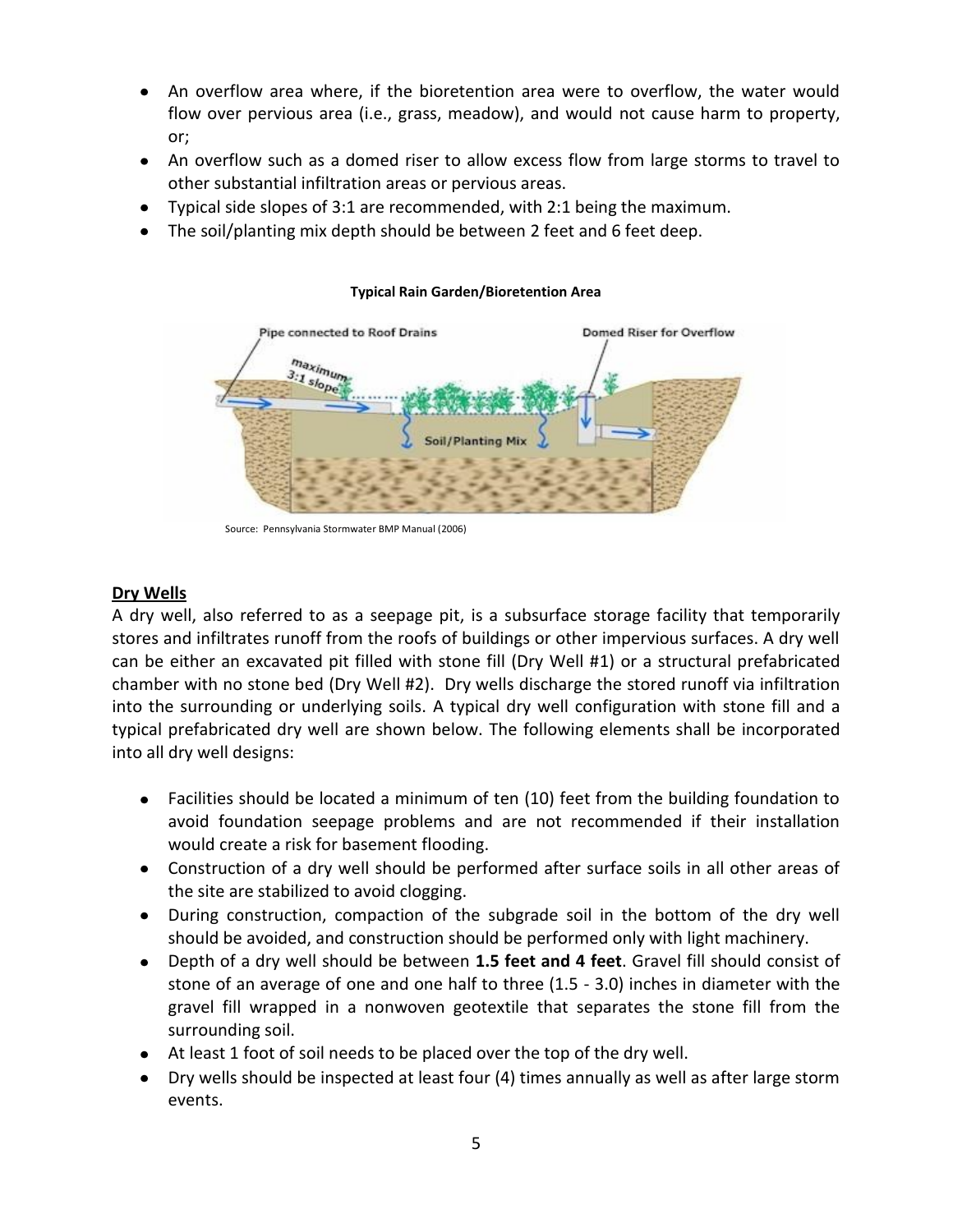- Dry wells should have overflow pipes to allow high volumes of runoff to connect to other on-site substantial infiltration areas or pervious areas.
- Every dry well needs to have at least one monitoring well.
- Infiltration testing is recommended to ensure that the underlying soil is capable of infiltrating the needed volume of stormwater.

## **Typical Dry Well Configuration filled with Stone Fill (DRY WELL #1) (Left) and Structural Prefabricated Chamber with no Stone Fill (DRY WELL #2) (Right)**



Source (for picture on right)[: http://www.copelandconcreteinc.net/1800652.html](http://www.copelandconcreteinc.net/1800652.html)

# **Determining Volume Requirements for BMPs**

All proposed new and reconstructed impervious areas must be included when calculating the volume requirements for proposed BMPs needed to control stormwater. Proposed impervious areas must be constructed so that runoff is conveyed to a BMP; no runoff can be directed to storm sewers, inlets, or other impervious areas (i.e., street). Additionally, the use of low impact development is recommended to further minimize the effect of the new construction on water, land, and air. Low impact development is a method of development that incorporates design techniques that include: minimizing the amount of land disturbance, reducing impervious cover, disconnecting gutters and directing runoff to vegetated areas to infiltrate, and redirecting the flow of runoff from impervious driveways to vegetated areas instead of to the street or gutter.

Listed below are the steps to be followed in order to meet the Borough's stormwater management requirements. Begin with Step 1, and then follow the other steps for each BMP to be used in the stormwater plan. The results obtained for each step should be included in the Simplified Method Worksheet (included) and shown on the Site Plan (example included).

**STEP 1** – Establish the total area of all proposed impervious surfaces that need to drain to one or more BMPs. Determine locations where BMPs should to be placed so that runoff from all of the proposed impervious surfaces can be captured. Any arrangement of BMPs is allowed, as long as all impervious surfaces are infiltrated. It is permissible to install a BMP that collects water from a site other than where the new or reconstructed impervious cover is located, so long as the same amount of area is infiltrated.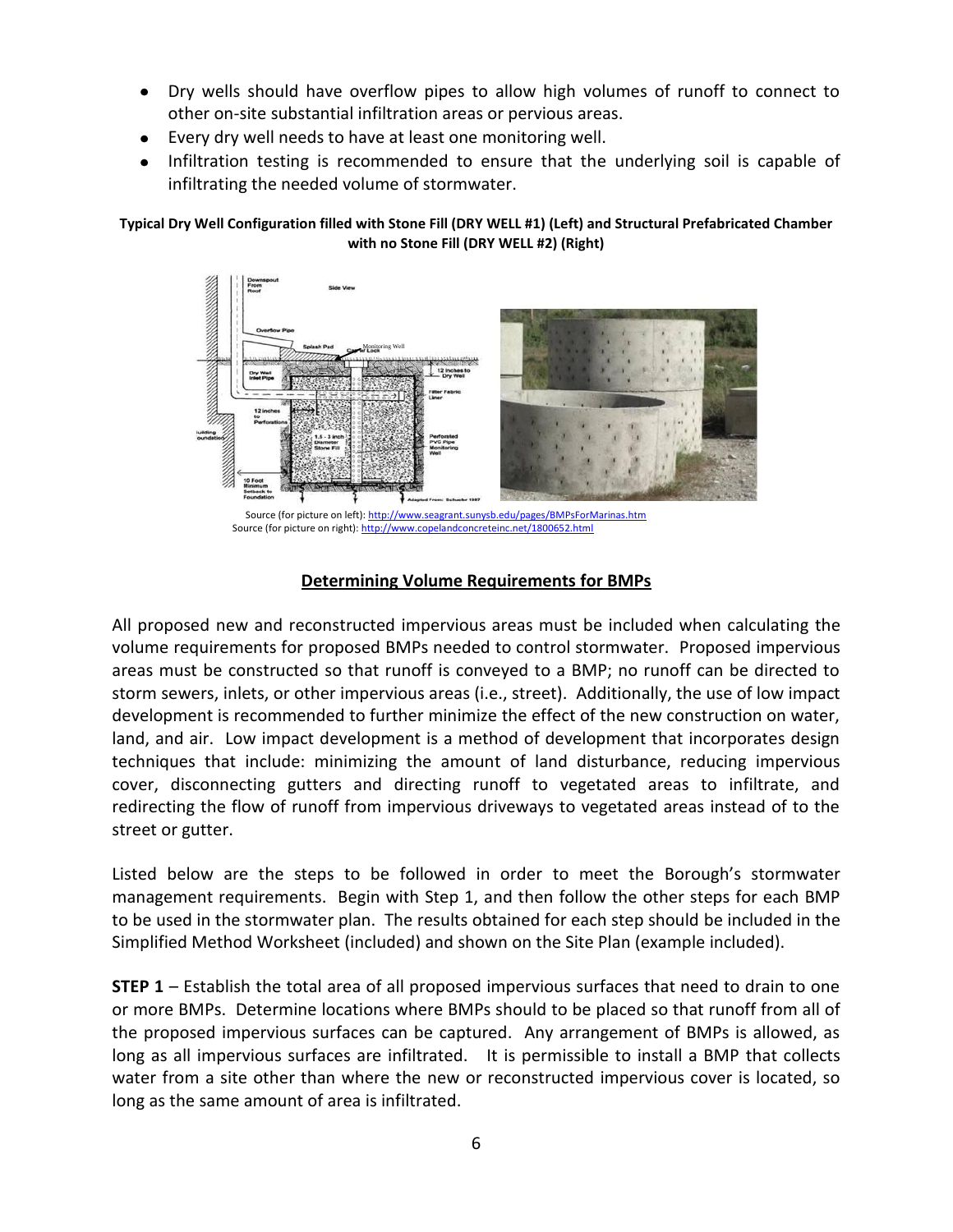*Example: Joe Homeowner wants to build a 600 square foot addition to his home and increase his driveway by 350 square feet to reach the new addition. Because the total amount of impervious cover is less than 1,000 square feet, he is able to use the simplified method. He decides to infiltrate the front of the addition to a rain barrel, the rear to a rain garden, and the driveway to an infiltration trench.* 

| Addition (Front) (10 ft. x 20 ft.)       | $200$ sq. ft. | BMP <sub>1</sub> | Rain Barrel                |
|------------------------------------------|---------------|------------------|----------------------------|
| Addition (Rear) (20 ft. x 20 ft.)        | 400 sq. ft.   | BMP <sub>2</sub> | Rain Garden                |
| Driveway $(35 ft. x 10 ft.)$             | 350 sq. ft.   | BMP <sub>3</sub> | <b>Infiltration Trench</b> |
|                                          |               |                  |                            |
| <b>Total Proposed Impervious Surface</b> | 950 sq. ft.   |                  |                            |

Next, calculate the required storage volume and surface area needed for each of the proposed BMPs from the appropriate heading below. Results should be included on the Simplified Method Worksheet.

## **For Rain Barrel/Cistern**

**STEP 2** –Select the proposed impervious area value in Column 1 of Table 1 that is closest to, but not less than, the determined value.

*Example: The front of Joe Homeowner's garage is 200 square feet. The value in Column 1 that is closest to but is not less than 200 is 200.*

**STEP 3** – Determine the volume that needs to be provided in cubic feet and gallons to satisfy the volume requirements using Columns 2 and 3 in Table 1.

*Example: As shown in Table 1, 200 square feet of impervious area requires storage of 22 cubic feet, or 166 gallons, in a rain barrel or cistern. Joe could use several smaller rain barrels (the typical volume of a rain barrel is between 50 and 200 gallons), or a cistern.*

**STEP 4** - Fill in the "Rain Barrel or Cistern" section of the Simplified Method Worksheet and include it on the Simplified Site Plan.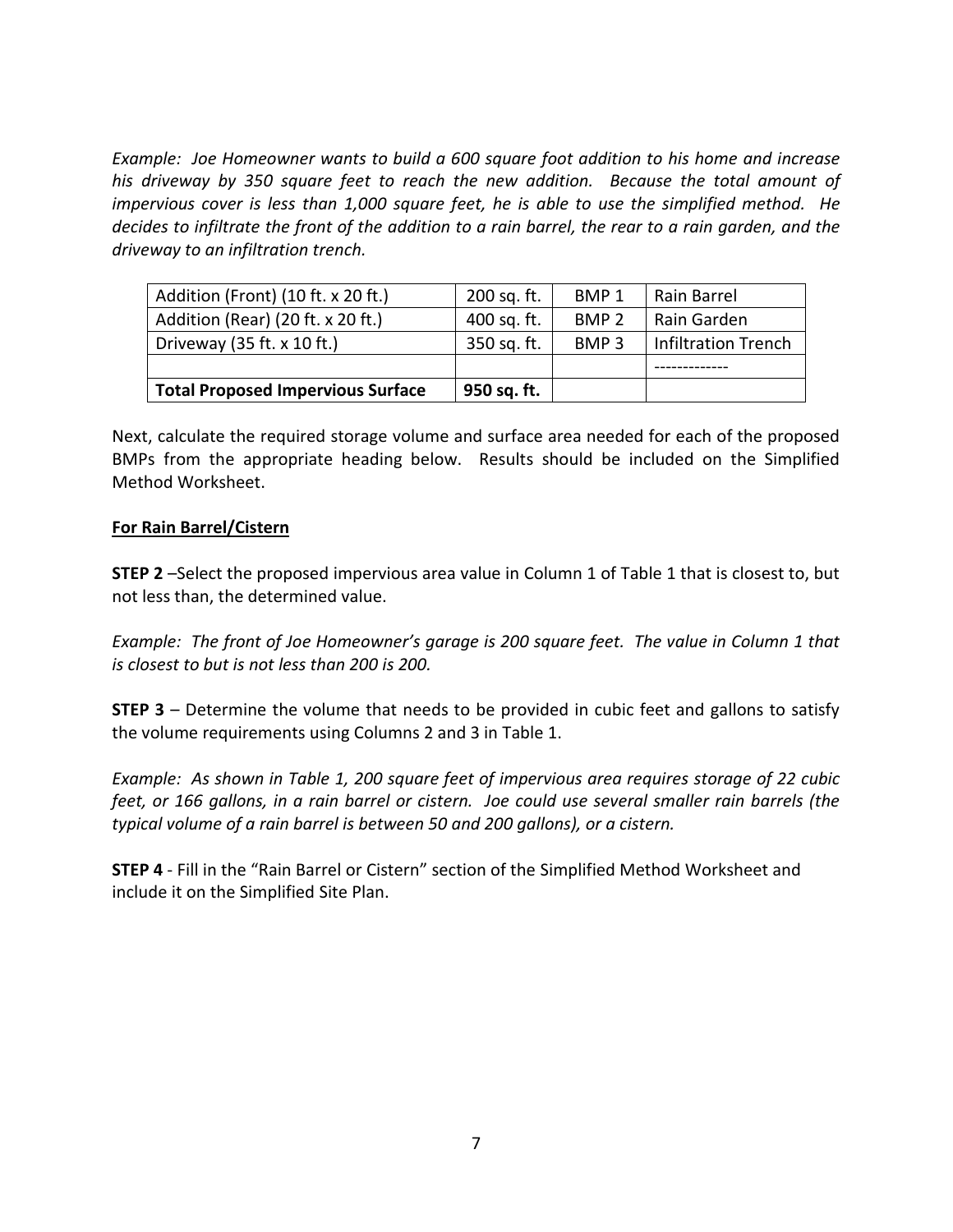| Column 1                                         | Column <sub>2</sub>                                        | Column 3                                          |                |
|--------------------------------------------------|------------------------------------------------------------|---------------------------------------------------|----------------|
| <b>Proposed Impervious</b><br>Area (square feet) | Volume of Rain Barrel/Cistern <sup>2</sup><br>(cubic feet) | <b>Volume of Rain Barrel/Cistern</b><br>(gallons) |                |
| $\overline{I}$                                   | $\mathsf{V}_{\mathsf{R}\mathsf{B}\mathsf{c}\mathsf{f}}$    | $V_{RBgal}$                                       |                |
| Sum of all Proposed<br><b>Impervious Areas</b>   | $(1*(1/12)*1)/0.75=V_{RBcf}$                               | VRBcf * 7.48=VRBgal                               |                |
| 50                                               | 6                                                          | 42                                                |                |
| 100                                              | 11                                                         | 83                                                |                |
| 150                                              | 17                                                         | 125                                               | Rain Barrel    |
| 200                                              | 22                                                         | 166                                               |                |
| 250                                              | 28                                                         | 208                                               |                |
| 300                                              | 33                                                         | 249                                               |                |
| 350                                              | 39                                                         | 291                                               |                |
| 400                                              | 44                                                         | 332                                               |                |
| 450                                              | 50                                                         | 374                                               |                |
| 500                                              | 56                                                         | 416                                               |                |
| 550                                              | 61                                                         | 457                                               |                |
| 600                                              | 67                                                         | 499                                               | <b>Cistern</b> |
| 650                                              | 72                                                         | 540                                               |                |
| 700                                              | 78                                                         | 582                                               |                |
| 750                                              | 83                                                         | 623                                               |                |
| 800                                              | 89                                                         | 665                                               |                |
| 850                                              | 94                                                         | 706                                               |                |
| 900                                              | 100                                                        | 748                                               |                |
| 950                                              | 106                                                        | 790                                               |                |
| 999                                              | 111                                                        | 830                                               |                |

# **Table 1: Calculating Rain Barrel/Cistern Storage Volume for 1" Rainfall<sup>1</sup>**

<sup>1</sup>The typical volume of a rain barrel is between 50-200 gallons, so more than one rain barrel may be needed. Larger volumes may require a cistern.

<sup>2</sup>Assume that the rain barrel/cistern is 25% full.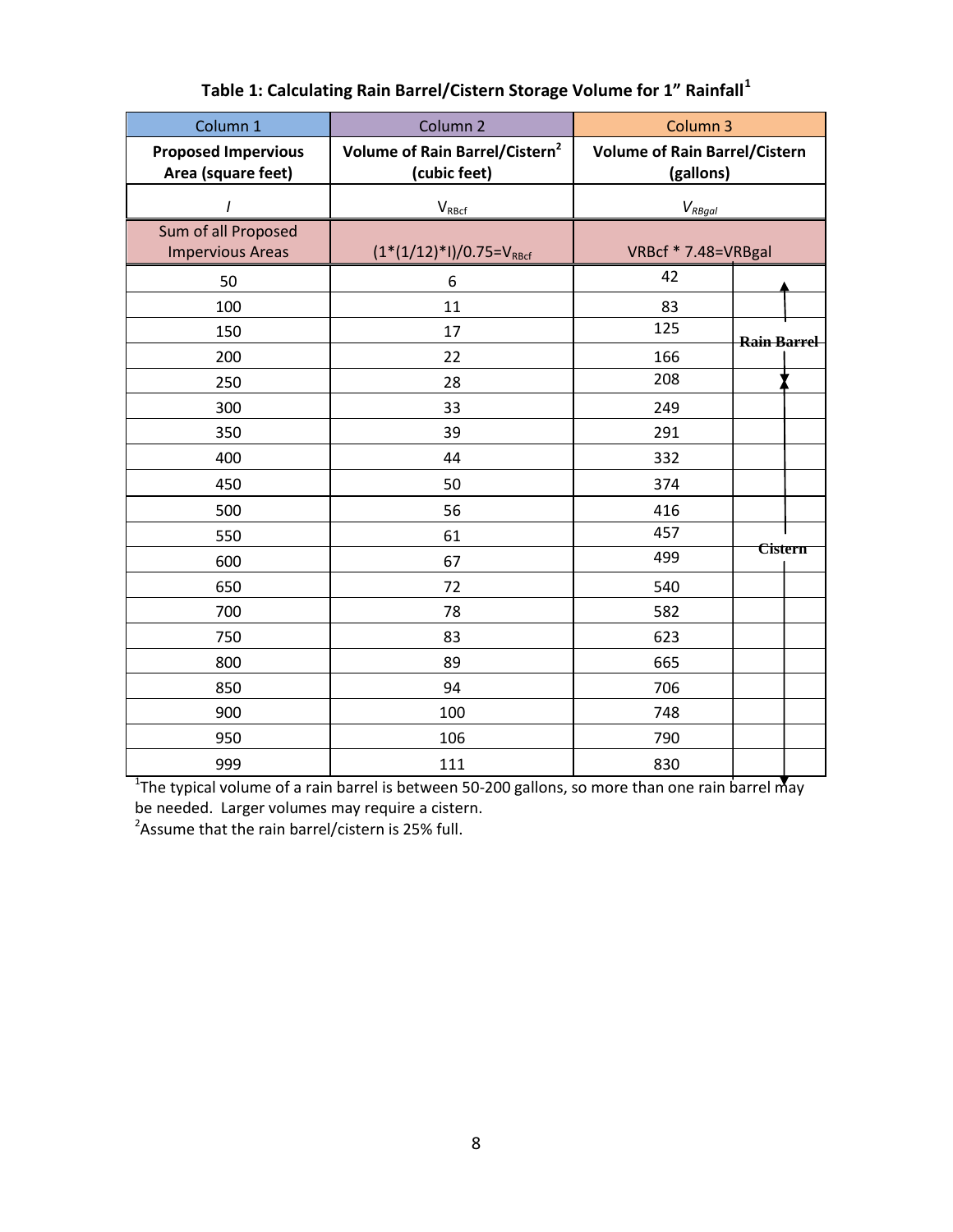### **For Rain Garden/Bioretention Facility or Dry Well #2 (prefabricated, no stone fill)**

### **STEP 2 – Determine Amount of Water to be Infiltrated (Infiltration Volume)**

*Example: Joe Homeowner is infiltrating 400 square feet from the rear of his addition to a rain garden.*

1.0 inches x 400 sq. ft.  $=$  33 cu. ft. = infiltration volume 12

## **STEP 3 – Size the Rain Garden/Bioretention Facility or Dry Well #2**

Infiltration volume = Depth  $(D)$  x Width  $(W)$  x Length  $(L)$ 

*Example: Joe would like the rain garden to occupy an area 4 feet wide and 6 feet long. To determine how deep the base (soil/planting mix) of the rain garden needs to be, Joe does the following calculation:*

33 cu. feet =  $D \times 4$  feet (W)  $\times 6$  feet (L) D = 1.375 feet

Because the minimum depth for a rain garden is 2 feet, the final rain garden/bioretention facility measurements are: 2 ft  $(D)$  x 4 ft.  $(W)$  x 6 ft.  $(L)$ 

**STEP 4** - Fill in the "Rain Garden/Bioretention or Dry Well #2" section of the Simplified Method Worksheet and include it on the Simplified Site Plan.

# **For Infiltration Trench or Dry Well #1 (excavated pit filled with stone)**

# **STEP 2 – Determine Amount of Water to be Infiltrated (Infiltration Volume)**

*Example: Joe Homeowner is infiltrating 350 square feet from his driveway addition.*

1.0 inches x 350 sq. ft. = 29 cu. ft. 12

 $29$  cu. ft. = 73 cu. ft. = infiltration volume

 $4*$ 

(\*to account for 40% void ratio in gravel used in the trench or dry well)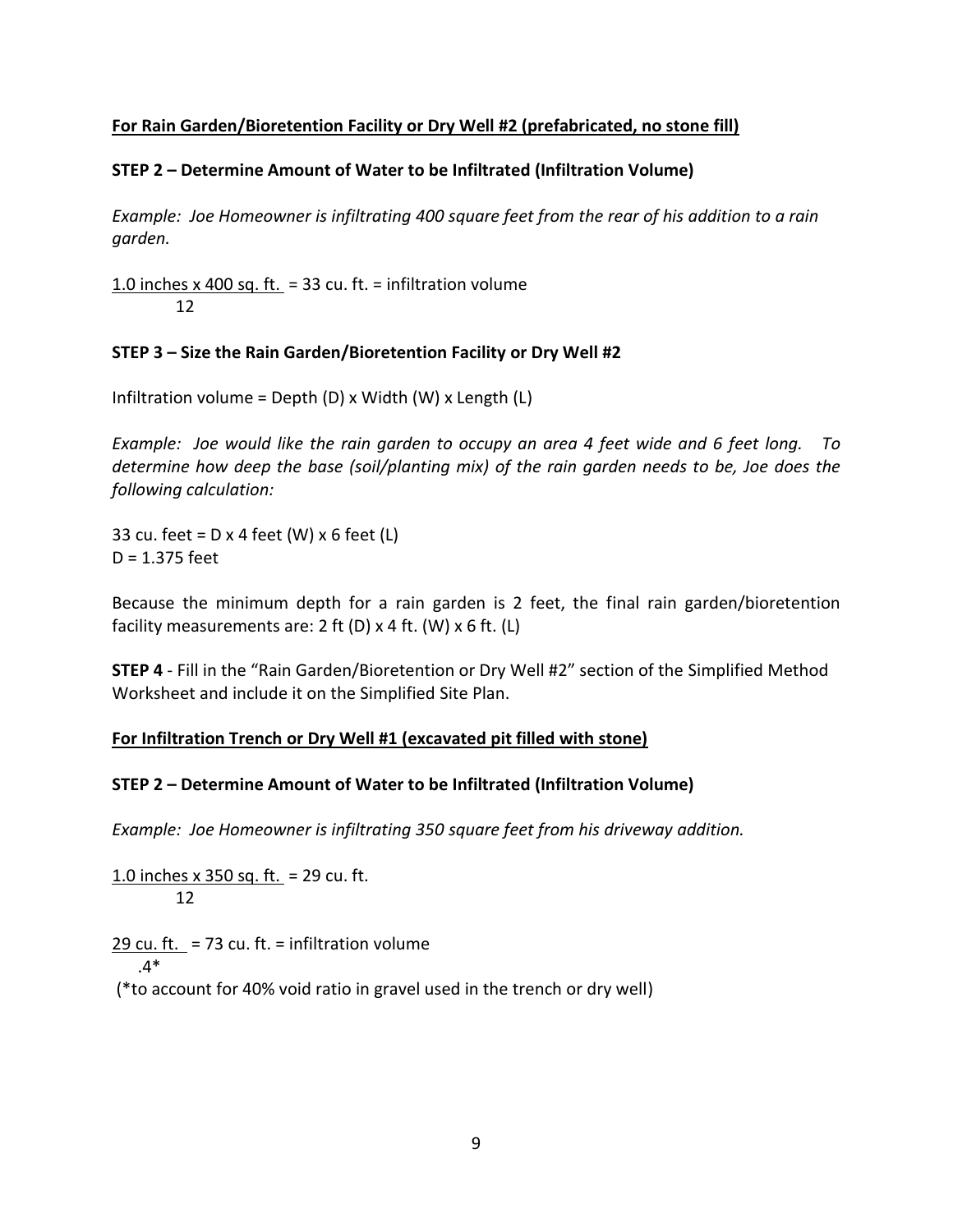# **STEP 3 – Size the Infiltration Trench**

Infiltration volume = Depth  $(D)$  x Width  $(W)$  x Length  $(L)$ 

*Example: Joe would like to place the infiltration trench along the edge of his driveway but doesn't know how long it has to be. He figures he'll dig down about 2 feet, and he knows the minimum width required for the trench is 3 feet. To determine the length of the trench, Joe does the following calculation:*

73 cu. feet =  $2$  feet (D) x 3 feet (W) x (L) Length  $= 12$  feet

Final trench dimensions = 2 feet (D)  $x$  3 feet (W)  $x$  12 feet (L)

**STEP 4** - Fill in the "Infiltration Trench" section of the Simplified Method Worksheet and include it on the Simplified Site Plan.

# **Completing the Site Plan**

Sketch a simple site plan such as the sample shown in Figure 1. The Site Plan should include:

- Name and address of the owner of the property, and or name and address of the  $\bullet$ individual preparing the plan, along with the date of submission.
- Location of proposed structures, driveways, or other impervious areas with  $\bullet$ approximate size in square feet.
- Location, orientation, and dimensions of all proposed BMPs. For all rain  $\bullet$ gardens/bioretention, infiltration trenches, and dry wells, the length, width, and depth must be included on the plan. For rain barrels or cisterns the volume must be included.
- Location of any existing waterbodies such as; streams, lakes, ponds, wetlands, or other  $\bullet$ waters of the Commonwealth within fifty (50) feet of the project site, and the distance to the project site and/or BMPs. The project or BMPs cannot be located less than fifty (50) feet away from a perennial or intermittent stream. If an existing buffer is legally prescribed (i.e., deed, convenant, easement, etc.) and it exceeds the requirements of this Ordinance, the existing buffer shall be maintained.

# **Post-Installation Operation and Maintenance Requirements**

It is the property owner's responsibility to properly maintain BMPs in accordance with the following maintenance requirements. It is also the property owner's responsibility to inform any future buyers of the function, operation, and maintenance needed for any BMPs on the property prior to the purchase of the property.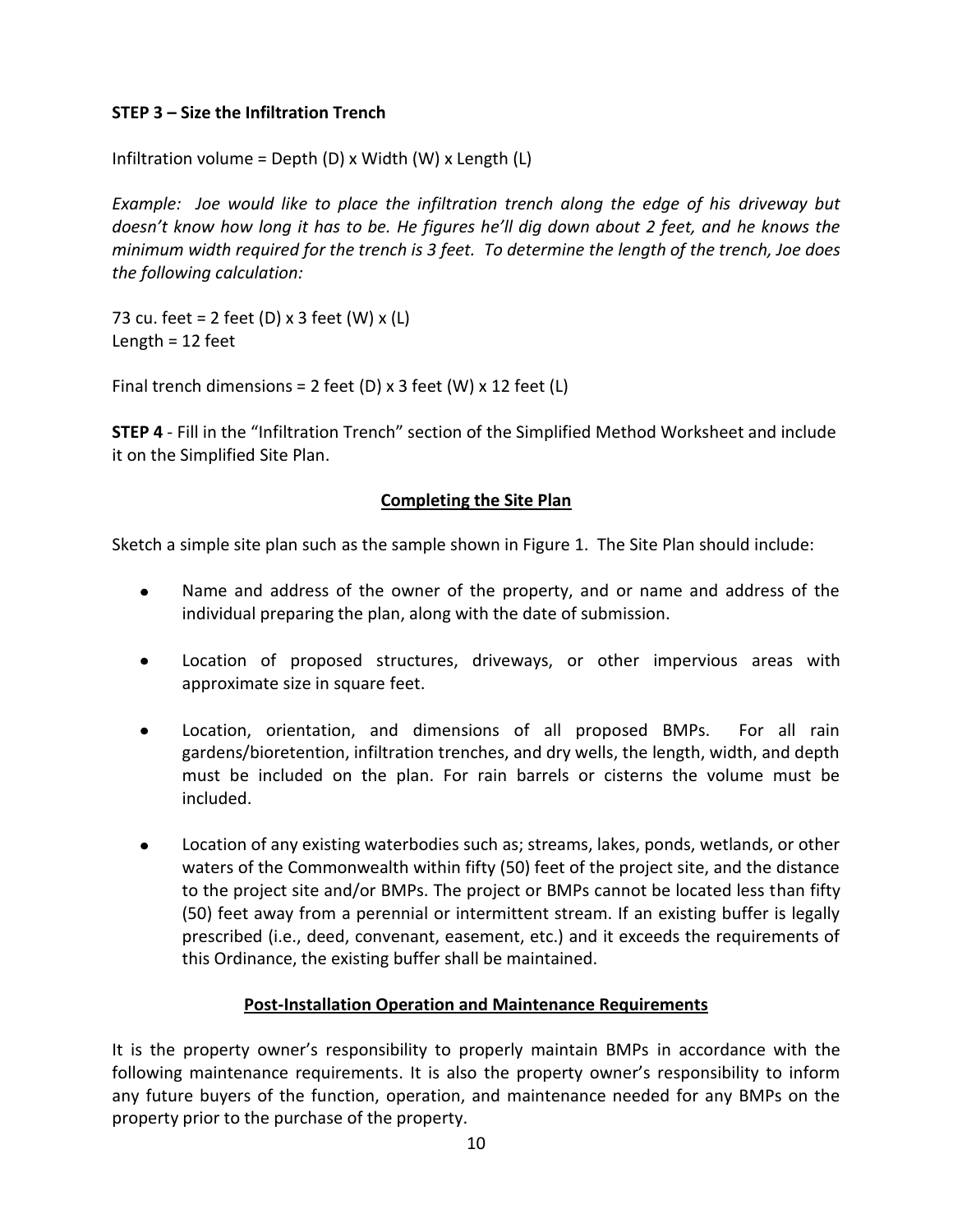- Vegetation along the surface of an infiltration trench should be maintained in good condition, and any bare spots should be revegetated as soon as possible.
- Vehicles shouldn't be parked or driven on an infiltration trench, and care should be taken to avoid excessive compaction by mowers.
- Any debris such as leaves blocking flow from reaching an infiltration trench or bioretention/rain garden should be routinely removed.
- While vegetation is being established, pruning and weeding may be required for a bioretention/rain garden.
- Mulch in a bioretention/rain garden needs to be re-spread when erosion is evident. Once every two to three years or after major storms the entire area may require mulch replacement.
- At least twice a year the landowner needs to inspect the bioretention/rain garden for sediment buildup and vegetative conditions.
- During periods of extended drought, the bioretention/rain garden requires watering.
- Trees and shrubs in a bioretention/rain garden need to be inspected at least twice per year by the landowner to evaluate their health. If they are in poor health, they need to be replaced.
- Dry wells need to be inspected by the landowner at least four times a year and after significant rainfalls, and debris/trash, sediment, and any other waste material need to be removed and disposed of at suitable disposal/recycling sites and in compliance with local, state, and federal waste regulations.
- For dry wells, gutters need to be regularly cleaned out, and proper connections must be maintained to facilitate the effectiveness of the dry well.
- The filter screen for the dry well that intercepts roof runoff must be replaced as necessary.
- Dry wells that are damaged need to be fixed or replaced within two weeks of being damaged.
- If an intermediate sump box exists in conjunction with a dry well, it must be cleaned out at least once per year.
- Rain barrels and cisterns need to be cleared of debris routinely at least every three months and after significant storms to allow stormwater from gutters to enter them.
- Gutters that directly convey rain water to dry wells, rain barrels, and cisterns need to be routinely cleared of trash and debris at least every three months and after significant storms.
- Rain barrels and cisterns must be kept covered.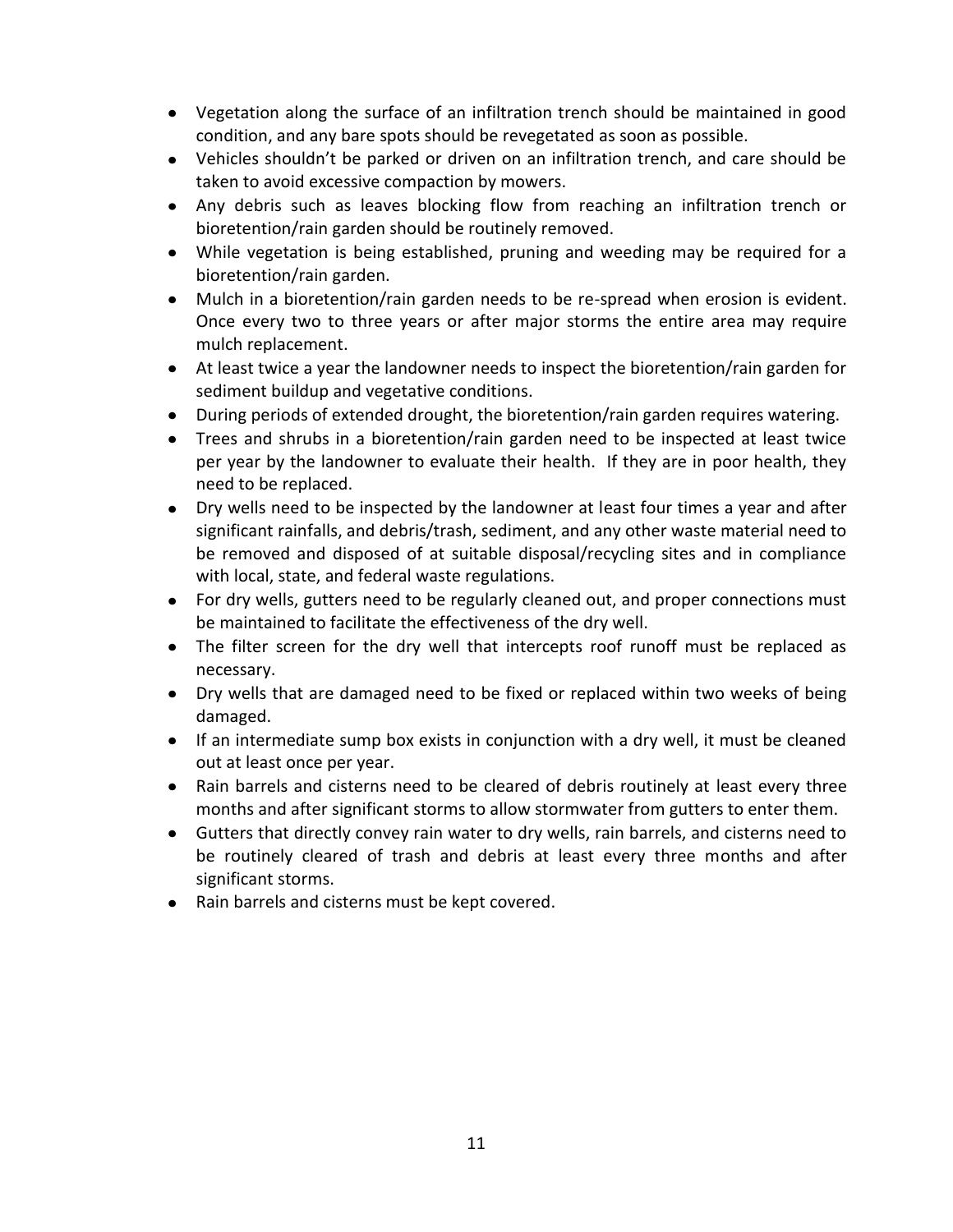# **SAMPLE SITE PLAN**

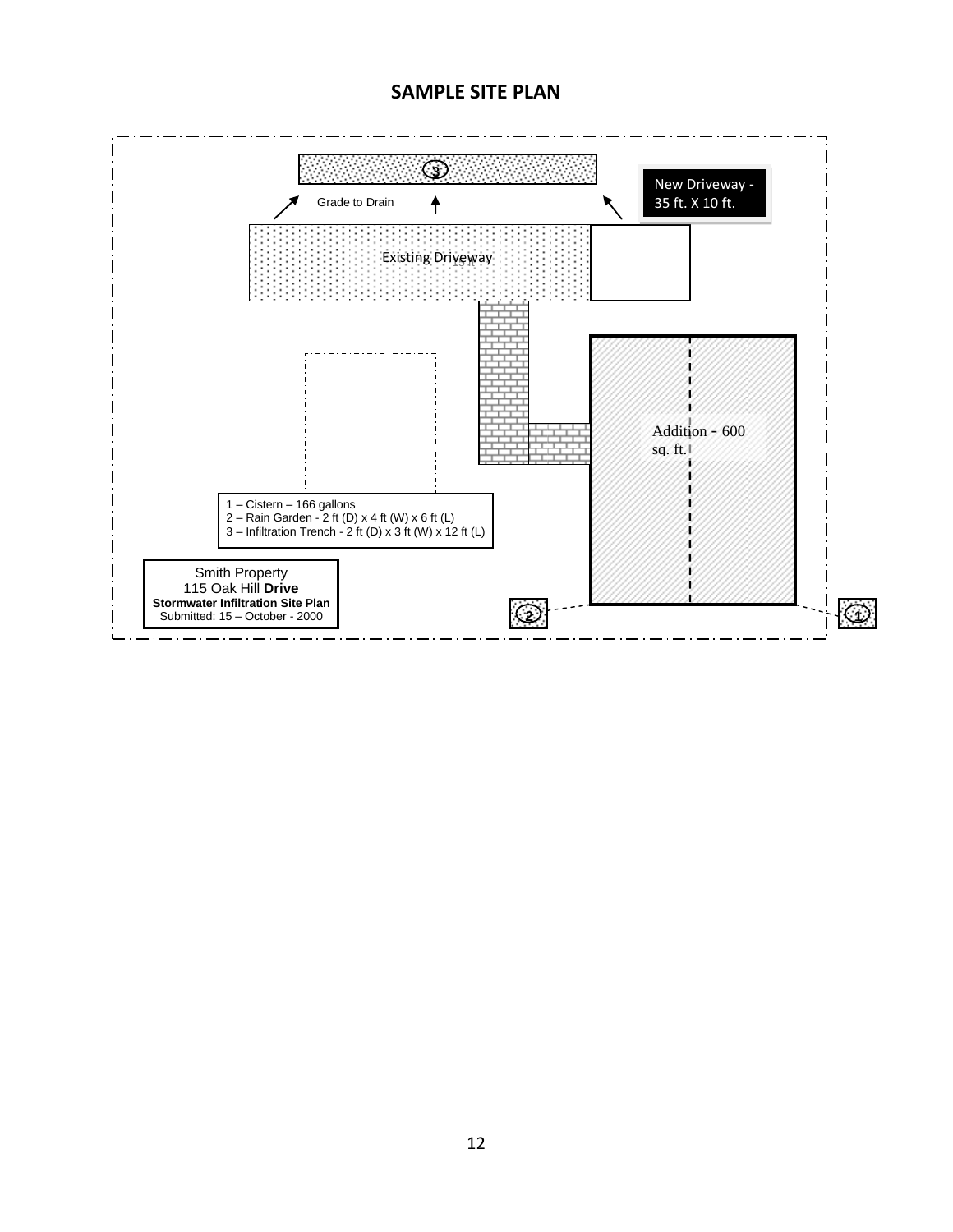# **Simplified Method Worksheet**

| Simplified Method Worksheet<br>STEP 1                   |                                                                    |                                                        |                     |                                               |  |
|---------------------------------------------------------|--------------------------------------------------------------------|--------------------------------------------------------|---------------------|-----------------------------------------------|--|
| <b>Proposed Impervious</b><br><b>Surface for BMP #1</b> | <b>Proposed Impervious</b><br><b>Surface for BMP #2</b>            | <b>Proposed Impervious</b><br><b>Surface for BMP#3</b> |                     |                                               |  |
|                                                         |                                                                    |                                                        |                     |                                               |  |
|                                                         |                                                                    | <b>BMPS</b>                                            |                     |                                               |  |
|                                                         |                                                                    | Rain Barrel or Cistern                                 |                     |                                               |  |
| <b>Proposed Impervious</b><br><b>Table A-1</b>          | Surface from Column 1 in Volume from Column 2 or<br>3 in Table A-1 |                                                        |                     |                                               |  |
|                                                         |                                                                    |                                                        |                     |                                               |  |
|                                                         | Rain Garden/Bioretention or Dry Well #2                            |                                                        |                     |                                               |  |
| <b>Proposed Impervious</b><br><b>Surface</b>            | <b>Volume of BMP</b>                                               | <b>Area of BMP</b>                                     | Depth of BMP        | <b>Types of Material to</b><br><b>Be Used</b> |  |
|                                                         |                                                                    |                                                        |                     |                                               |  |
|                                                         |                                                                    |                                                        |                     |                                               |  |
|                                                         |                                                                    |                                                        |                     |                                               |  |
|                                                         |                                                                    | Infiltration Trench or Dry Well #1                     |                     |                                               |  |
|                                                         |                                                                    |                                                        |                     |                                               |  |
| <b>Proposed Impervious</b><br><b>Surface</b>            | <b>Volume of BMP</b>                                               | <b>Area of BMP</b>                                     | <b>Depth of BMP</b> | <b>Types of Material to</b><br><b>Be Used</b> |  |
|                                                         |                                                                    |                                                        |                     |                                               |  |
|                                                         |                                                                    |                                                        |                     |                                               |  |
|                                                         |                                                                    |                                                        |                     |                                               |  |
| Note: For additional BMPs, use additional sheets        |                                                                    |                                                        |                     |                                               |  |